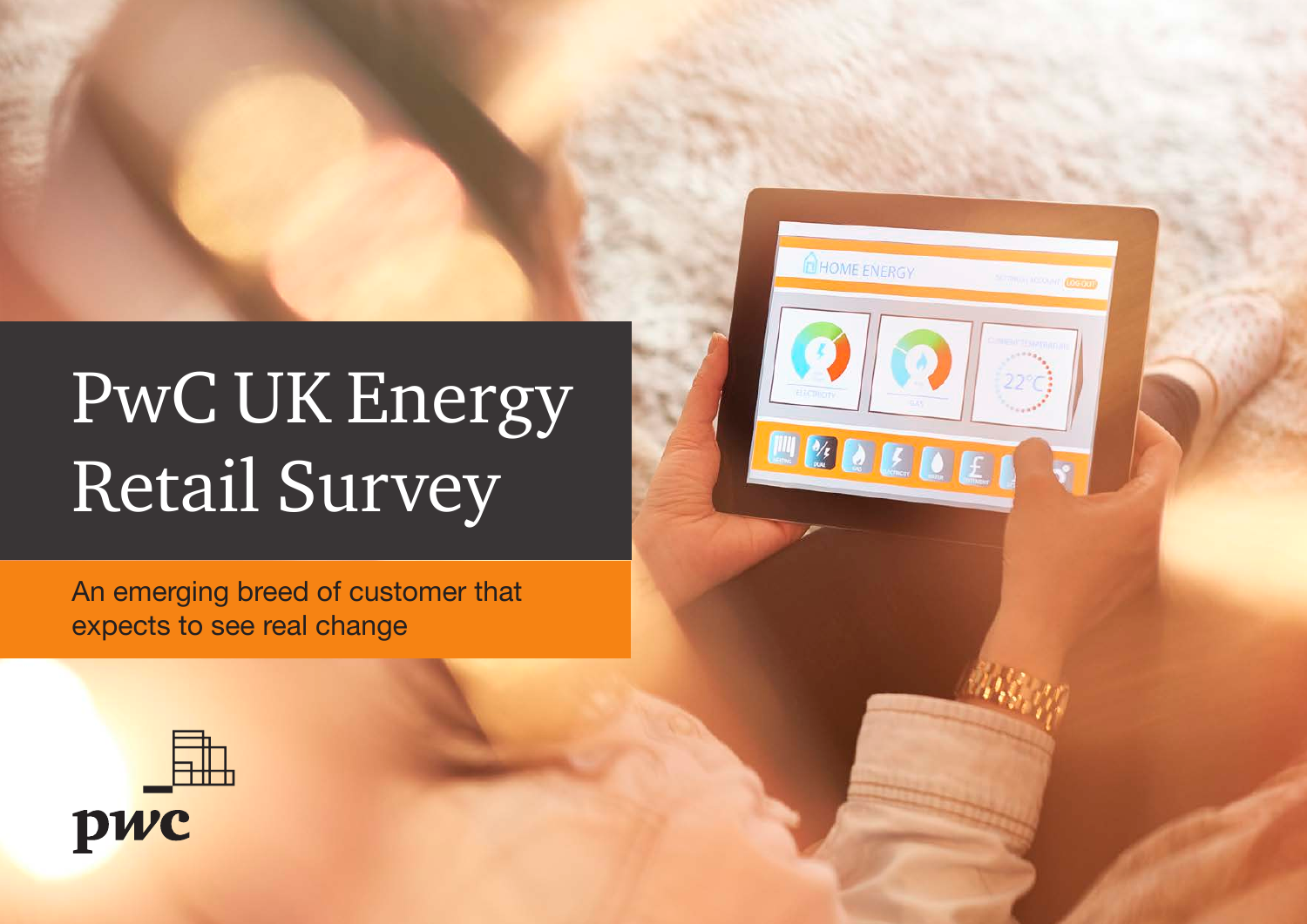## Contents

#### 2

Key takeaways and the data in brief

Summary and methodology

### 3 4

1

Research in detail

#### **Contacts**

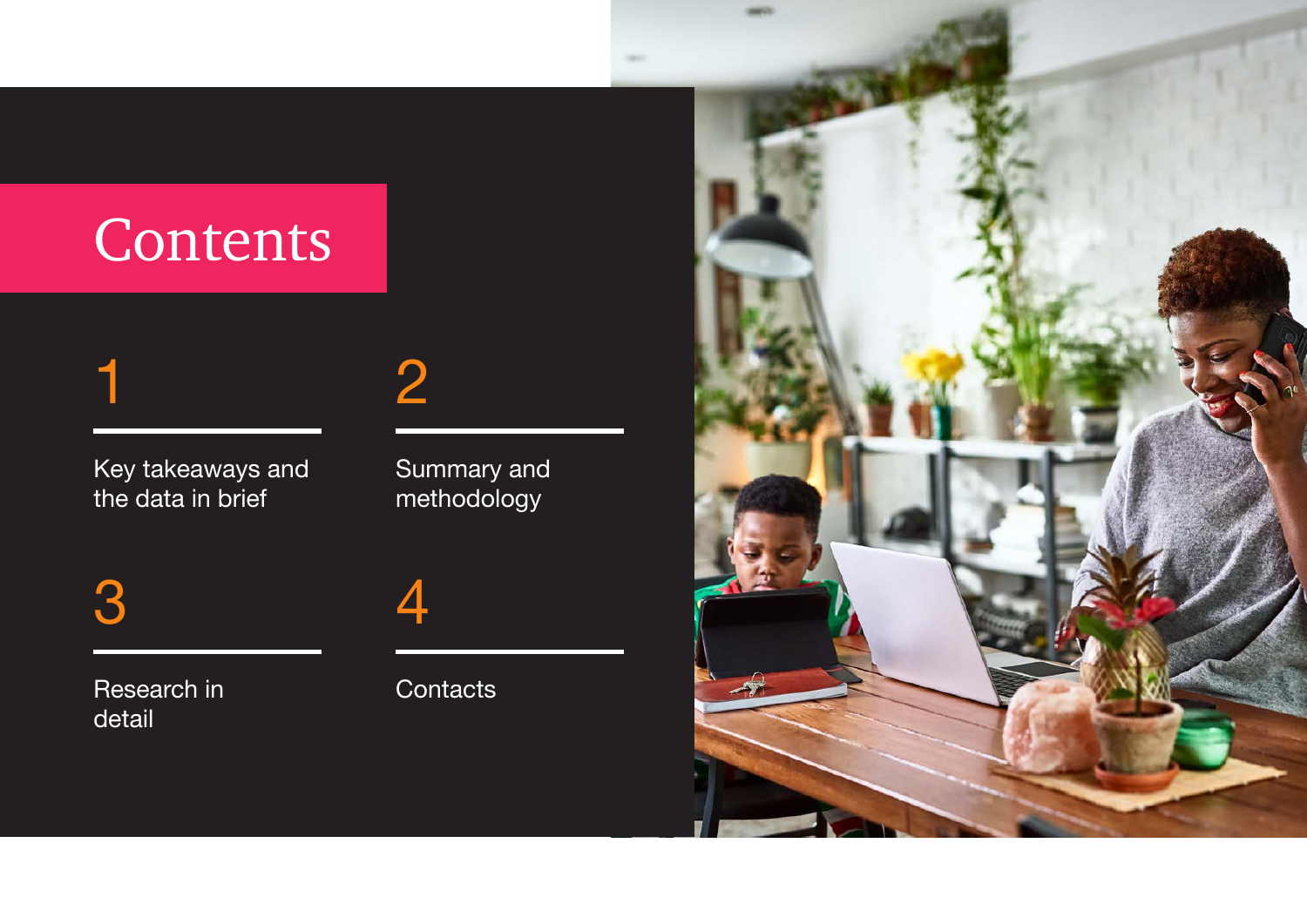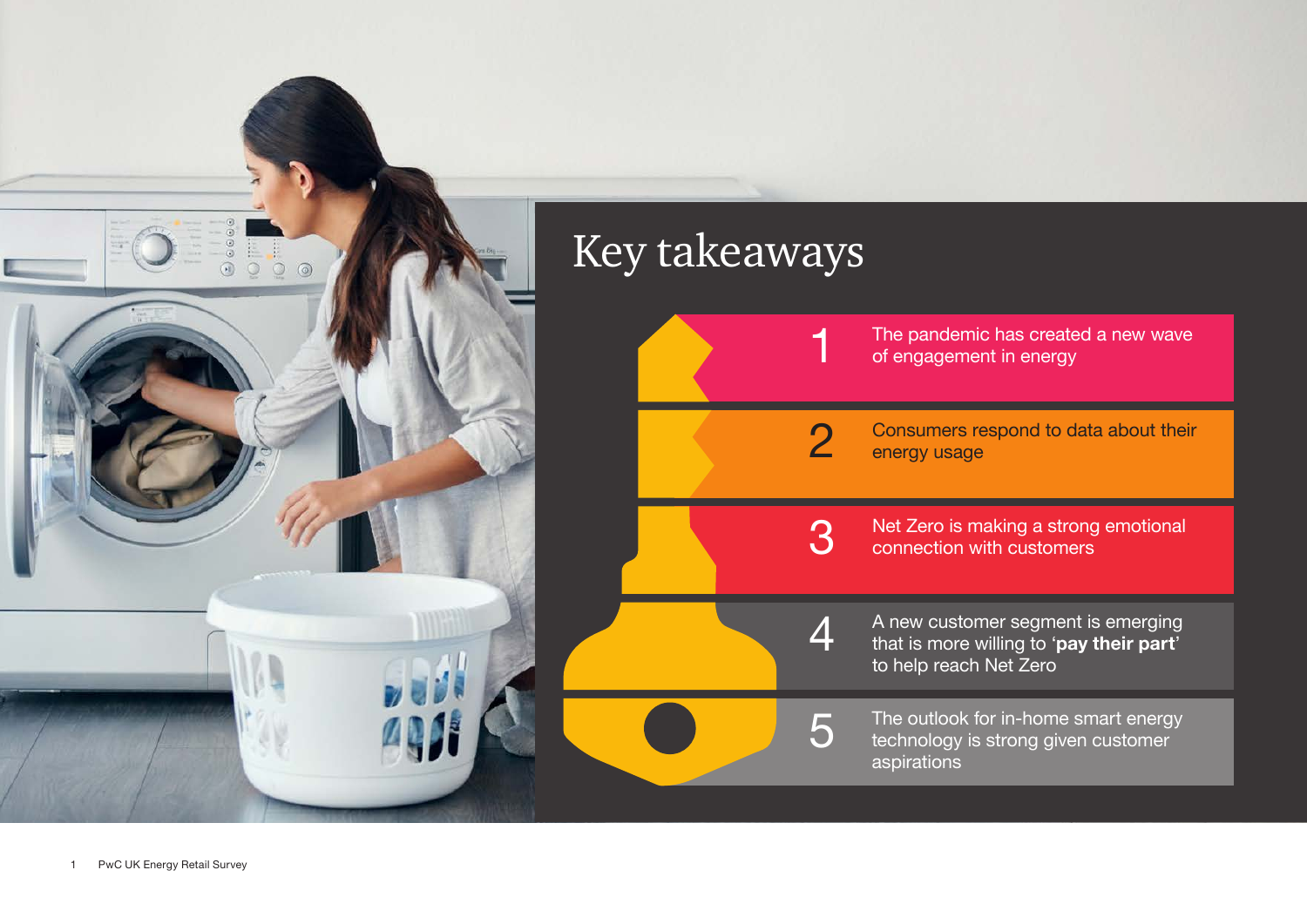### The data in brief

#### 78%

Of customers who regularly refer to their smart meter display, 78% report changing how they use energy in the home as a result.



### 43%

43% of customers are now paying more attention to their energy usage because of spending more time at home. Of these people, 97% have thought about changing something, be it switching or trying to change their energy consumption.

#### 93%

Of the 56% of customers that have heard of Net Zero, 93% care about reaching the target.



#### 37%

37% of all households plan to add at least one of smart lighting, plugs or heating within the next two years, roughly doubling the market size from 32% of households that have at least one technology today.

#### 73%

Where a customer cares a lot about Net Zero, and has knowledge of their own carbon emissions, 73% think that the right low carbon tariff is at least as important as price, while 27% are willing to pay more for it.



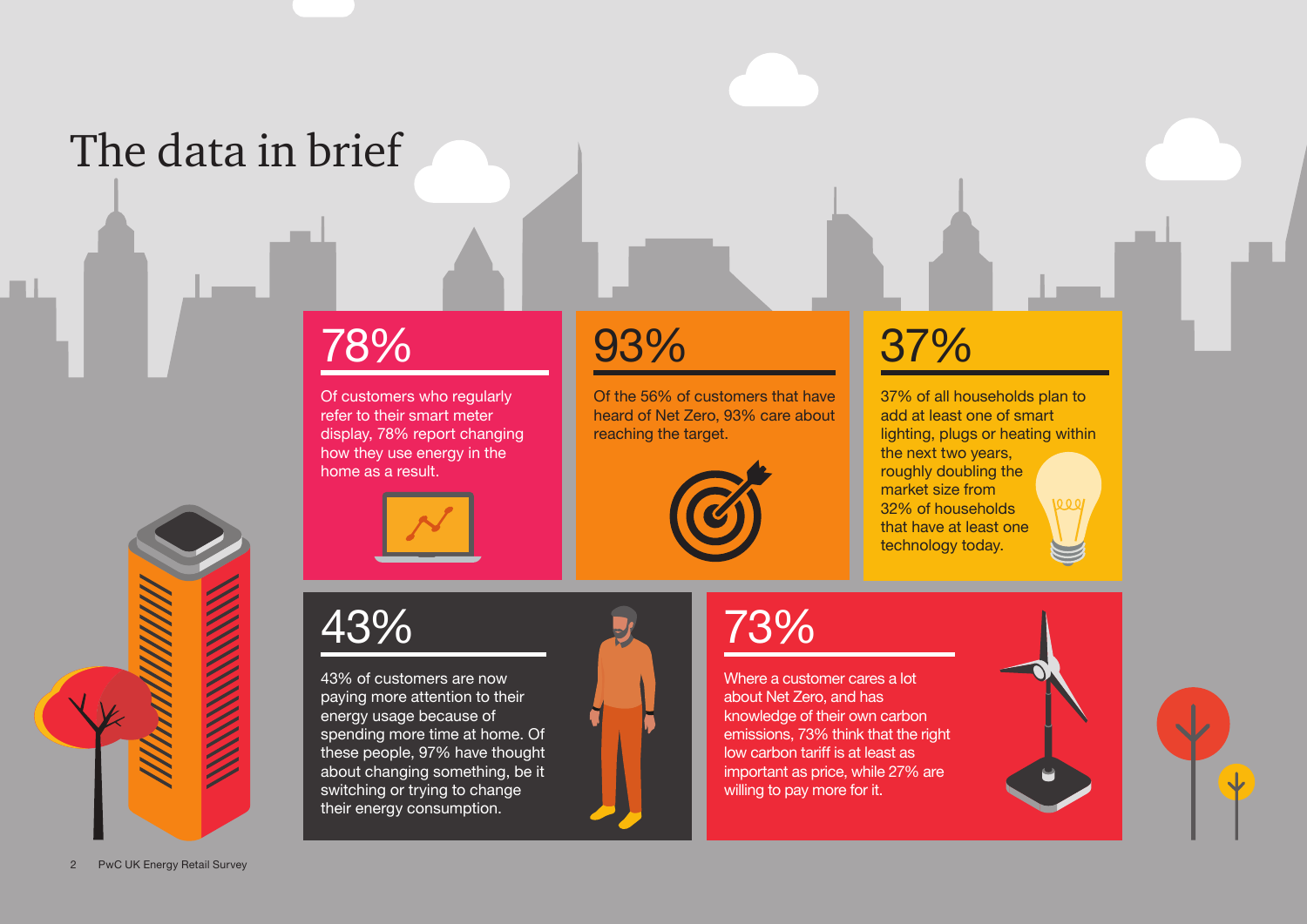

#### Summary

It's a long held belief that customers only care about two things when it comes to energy. The lowest price possible and good customer service. This is now changing. Energy retailers have an opportunity to engage with an emerging breed of customer.

As people spend more time at home due to COVID-19, 43% of customers are now saying they are paying more attention to their energy usage than before, which has increased from 30% since the earlier lockdown period of May 2020. This is unleashing a new wave of engagement with energy suppliers.

The pandemic has also produced strong trust in energy suppliers. During lockdown we found 67% of customers stating that they trusted that their supplier will provide support if needed. This is an increase in levels of supplier trust compared with what we have monitored previously.

Technology is also increasing awareness. For households with smart meters, 76% were at least occasionally using them to check their energy usage with almost 9 in 10 of those reporting to be more knowledgeable about their energy consumption.

These three factors are combining with more focus on sustainability and Net Zero to create a significant opportunity for energy suppliers with an emerging type of customer. A customer that understands their own energy usage emissions, is emotionally connected to Net Zero and is willing to 'pay their part' to reach it.

We're calling this customer the 'conscientious buyer'. And they make up nearly a third of the market.

#### 29%

of customers are now 'conscientious buyers', combining their emotional connection to Net Zero with insight into their own home's emissions, to dictate their energy choices.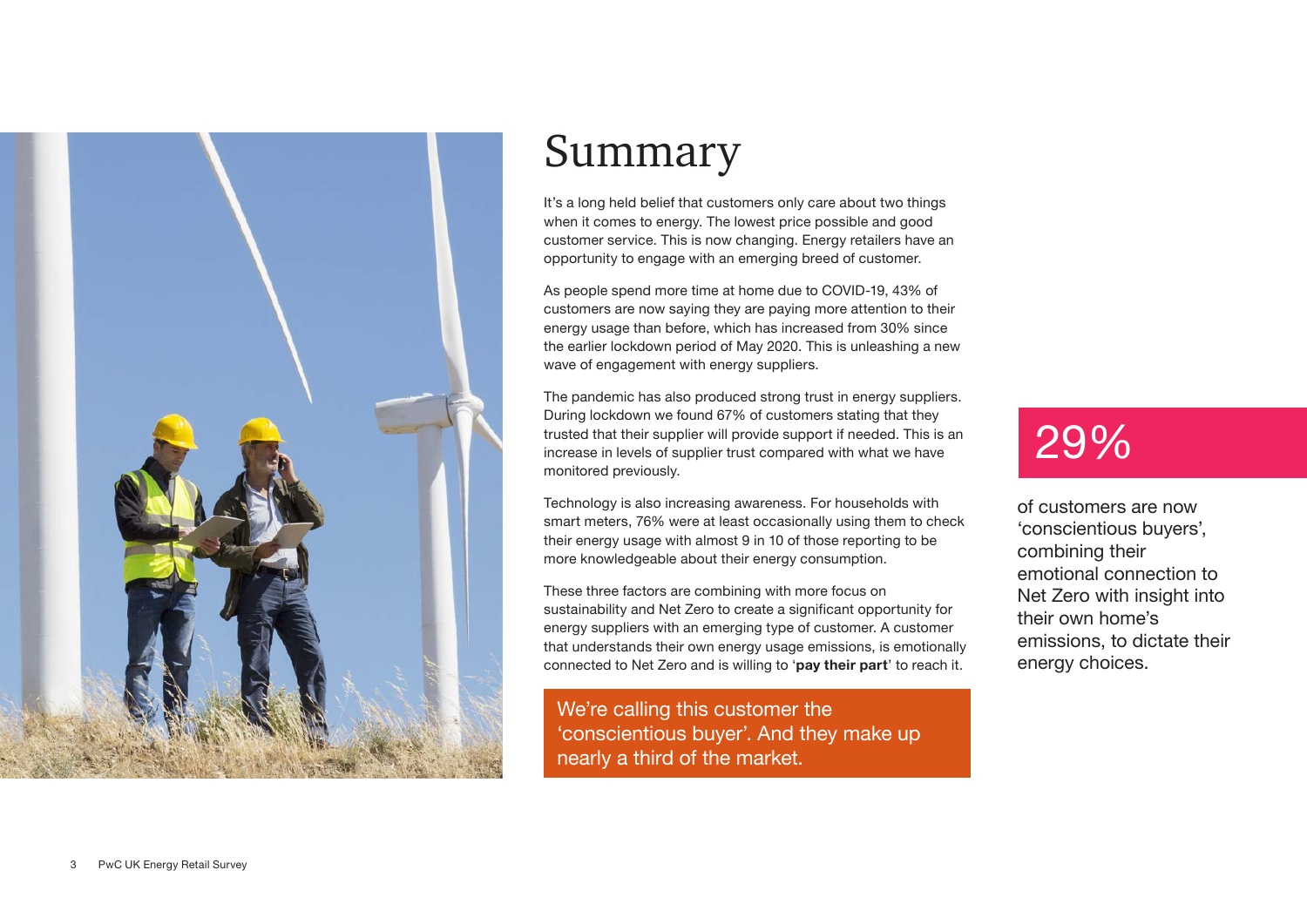#### An emerging breed of customer



of conscientious buyers say there are factors that would encourage them to switch to a source of renewable heat showing that despite the incredible complexity of the area, the openness in terms of attitudes make them a good place to start building traction.

The conscientious buyer may not be a new phenomenon (customers have been exercising their conscientiousness for some time in the food and fashion sectors for example), but they are increasingly finding ways to bring those behaviours into their energy choices. The rise of this breed of customer is changing how suppliers need to position their brand and capabilities.

Apart from price, 22% of these customers say that the right low carbon tariff is the most important factor when choosing a supplier, slightly ahead of customer service at 21%.

Overall 82% of conscientious buyers place some importance on getting access to a low carbon tariff, and 47% of those think it is as important as price, while 27% of them would pay more for it. Price is diminishing as the singular defining factor in selecting a supplier.

But this segment also expects suppliers to take direct action and be driving change when they choose a low carbon tariff. Two thirds expect suppliers to be actively generating or directly purchasing the low carbon energy themselves – they are considering the holistic green credentials of their supplier and are wary of greenwashing.

The effect extends beyond the tariff to opportunities around the propensity to spend on in-home smart energy technology and to build up offerings in decarbonising heat.

This segment is more likely to buy smart plugs, lighting or heating as they expect the technologies to reduce both their bills and their carbon footprint.

On heating, 97% of conscientious buyers say there are factors that would encourage them to switch to a source of renewable heat showing that despite the incredible complexity of the area, the openness in terms of attitudes make them a good place to start building traction.

This combination of converging attitudinal, environmental, and social factors, producing the rise of a potentially underserved customer segment is powerful and given the direction of travel across society in respect of sustainability, it is unlikely to slow in retail energy supply.

energy companies to seize this opportunity to reinforce or reposition their brand and their capabilities.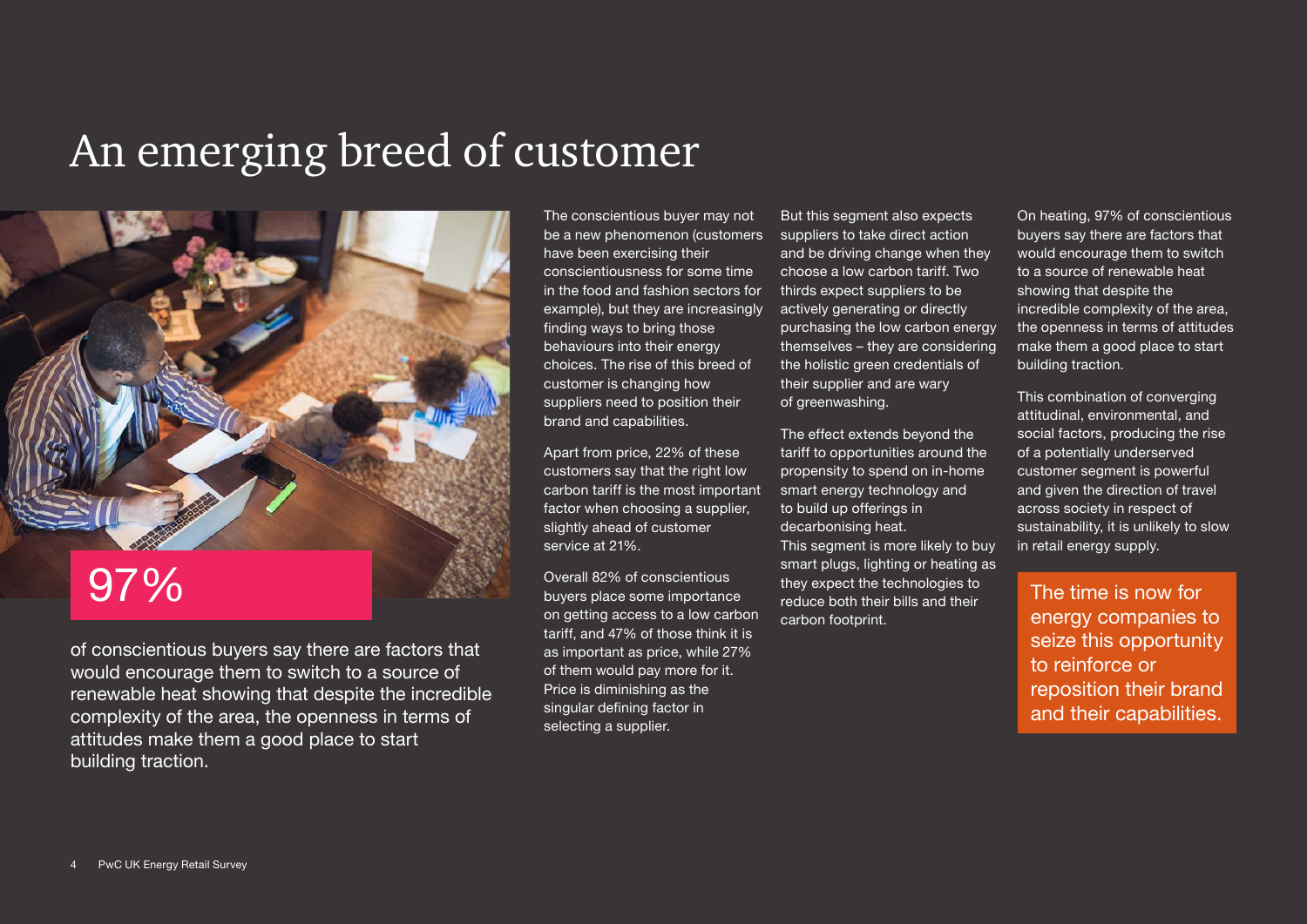### What do energy suppliers need to ask themselves?

Our survey clearly highlights an emerging breed of customer that represents not just a significant proportion of the market, but one that is also exploring multiple opportunities to show their preferences through their energy supply and management.

This raises key questions if suppliers are to grasp this opportunity:

2





How can the brand be differentiated to appeal to this customer?

What capabilities are needed to capture opportunities beyond the tariff?



What is the best model to meet the higher expectations of the conscientious buyer?

This is not a tick box exercise. These questions are inherently introspective for suppliers in how to respond. Each supplier will have to bring their own approach, building on their strengths while identifying areas that are underdeveloped with regards to the evolution of customer preferences.

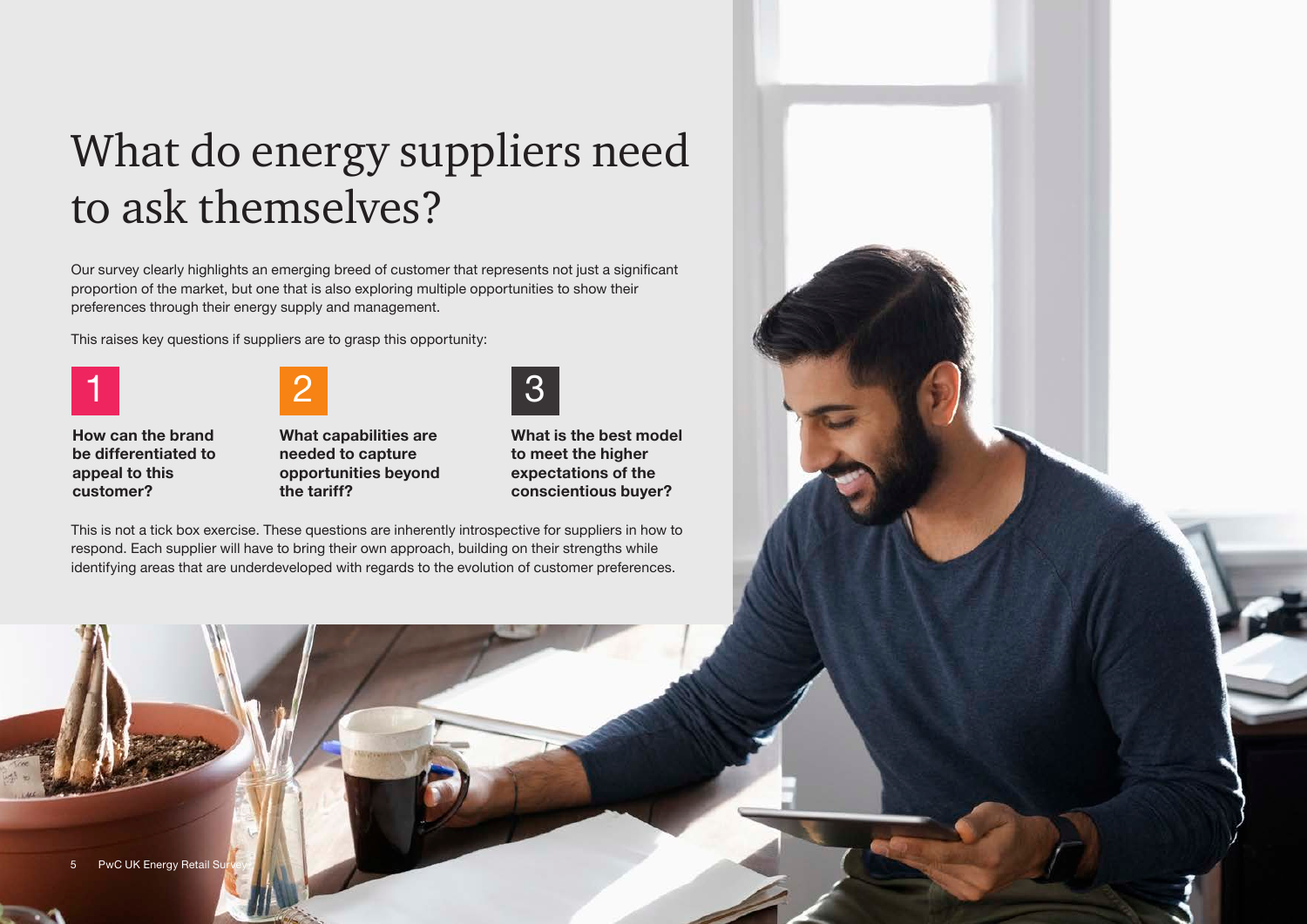### Methodology

#### Powered by PwC Research

PwC Research, our global centre of excellence for research and insight, surveyed a nationally representative sample of 2,000 UK consumers to understand how attitudes, knowledge, technology and household characteristics collide to influence choices made in relation to their energy.

What follows is an exploration of that data showing that there is a unique opportunity for energy suppliers to seize.

This survey was conducted online in January 2021.

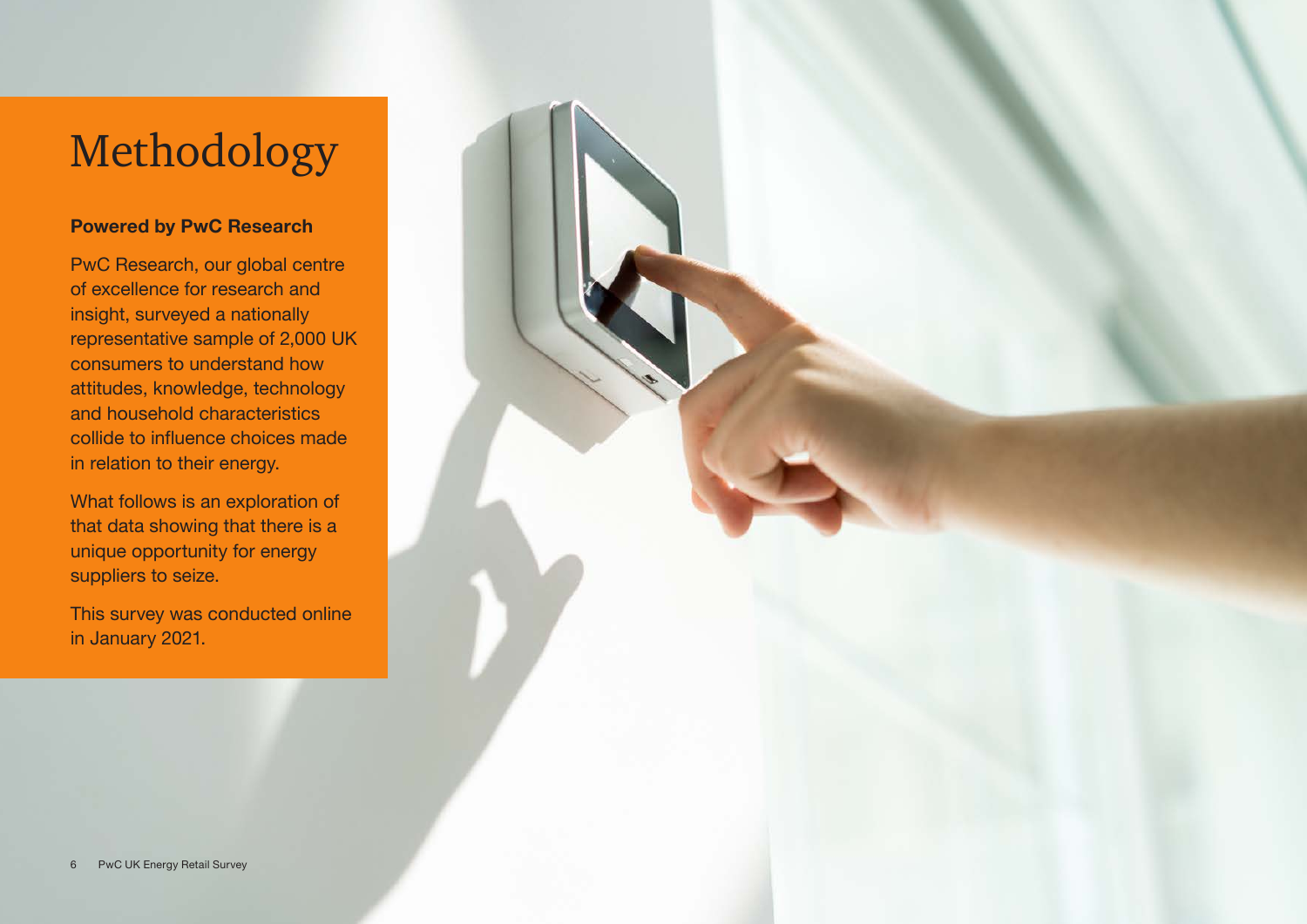#### Research in detail

The pandemic has created a new wave of engagement with energy supply

With uncertainty about when life will go back to something akin to 'normal', there are trends emerging that mean customers are thinking about things differently:

paying more attention 43% In May 2020, we asked consumers if they were paying more attention to their energy and 30% told us they were, by January this year, this had risen to 43%.

spending more time at home 72%

This is because 72% are spending more time at home with the space increasingly resembling an office/home hybrid as 64% of people have been working at least half their hours at home.

97%

considering changing something

Of the 43% that are paying more attention, 97% of them have thought about changing something to relation to their energy supply, either changing who supplies it, how to save money or how to reduce carbon emissions.



#### Consumers respond to data about their energy usage

Alongside the growth in the market for low carbon tariffs, a key driver of the energy transition within the home is through the growing adoption of technology. This is inclusive of the roll out of smart meters as well as the customer electronics that can help manage heating, lighting and plugs. Our research has found that these technologies continue to grow and crucially have an impact on customer behaviour:

80%

of households

expect financial benefits

45%

found that almost 80% of those households are then at least occasionally referring to them, either through an app or in-home display, to check their usage. This has the effect of increasing the knowledge about energy for the vast majority, with changes to energy usage flowing from this.

Only half of customers who have invested in smart tech did so on the expectation of achieving a financial benefit, 45% and 41% of customers invested on the expectation of achieving the personal changes of greater comfort and lifestyle changes (time or ecofriendly) respectively.

Customers are also willing to interact differently with their appliances. Of those that tend to use high consumption appliances during the 'peak hours', around two thirds would be likely to shift their usage outside of the window in return for lower running costs.

#### What this means for energy suppliers

As the energy transition continues, it is highly likely that customers will need to be incentivised to adapt their behaviour, avoiding peak periods where carbon intensive generation may need to be called upon.

Our research has shown that customers will happily respond to this incentivisation and have been investing in technology already to fit lifestyle objectives so energy suppliers can view this as a growth opportunity rather than a challenge.

likely to shift their usage

2/3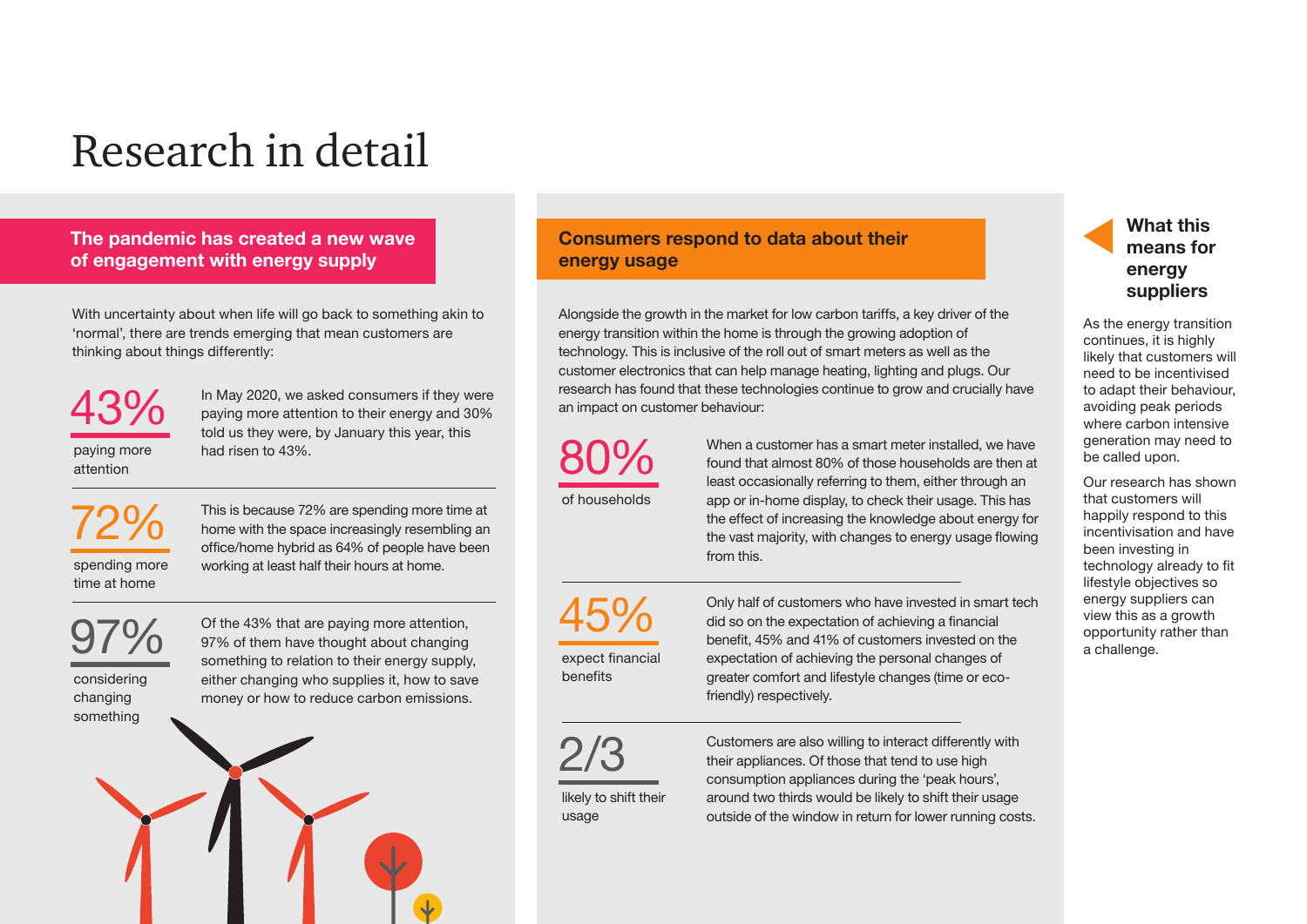### Research in detail (cont'd)

#### Net Zero is making an emotional connection with customers

Our research shows that Net Zero is a key tool in fostering engagement and bringing the customer on board:

of people care about Net Zero 93% 56% of customers have heard of 'Net Zero', and of these 93% care that the UK reaches its target by 2050.

of people can be

80%

quickly convinced

Even for those that had never heard of Net Zero, after a short background on what it means, 80% of those people then cared that the UK reduced carbon emissions to close to zero and replaced fossil fuels in energy systems.

75%

75% of all customers cared about the UK hitting its Net Zero target because they wanted to protect the planet for future generations.

of customers

With Net Zero clearly cutting through to the customer, if energy suppliers can show that customers have a key part to play in achieving the target, then this is a strong strategy in generating valuable customer engagement.

8 PwC UK Energy Retail Survey



A customer segment is emerging that are more willing to 'pay their part' to help reach Net Zero

When customers know and care a lot about Net Zero while also having an understanding of how their energy choices influence their own carbon emissions, then opportunities are unlocked around propensity to pay more for a low carbon tariff and engaging on low carbon heat systems.

60%

60% of these customers rank a low carbon tariff in the top 3 most important things when selecting a supplier and 82% place at least some importance on it.

of conscientious buyers

73%

27%

rank 'green' highest

73% of these customers think that the right low carbon tariff is at least as important as price, while 27% are willing to pay more for it.

of conscientious buyers

> 27% would also rank finding the 'greenest' option highest when deciding on a new heating system rather than focusing on the cheapest. Only 8% of this segment would not consider how green a heating option is when selecting a new system.

#### What this means for energy suppliers

With a segment of the market now placing importance on having a low carbon tariff when looking for a new supplier, and in turn these customers think it is as or more important than price, the idea of power and heat being seen as a commodity is now experiencing significant disruption – customers are now differentiating between the 'type' of energy they receive and this introduces the prospect of premium products that can align to customer's concerns around carbon emissions.

This disruption also places more value on the ability to differentiate the brand as it becomes a stronger tool to acquire new customers that see the supplier as fitting their own attitudes.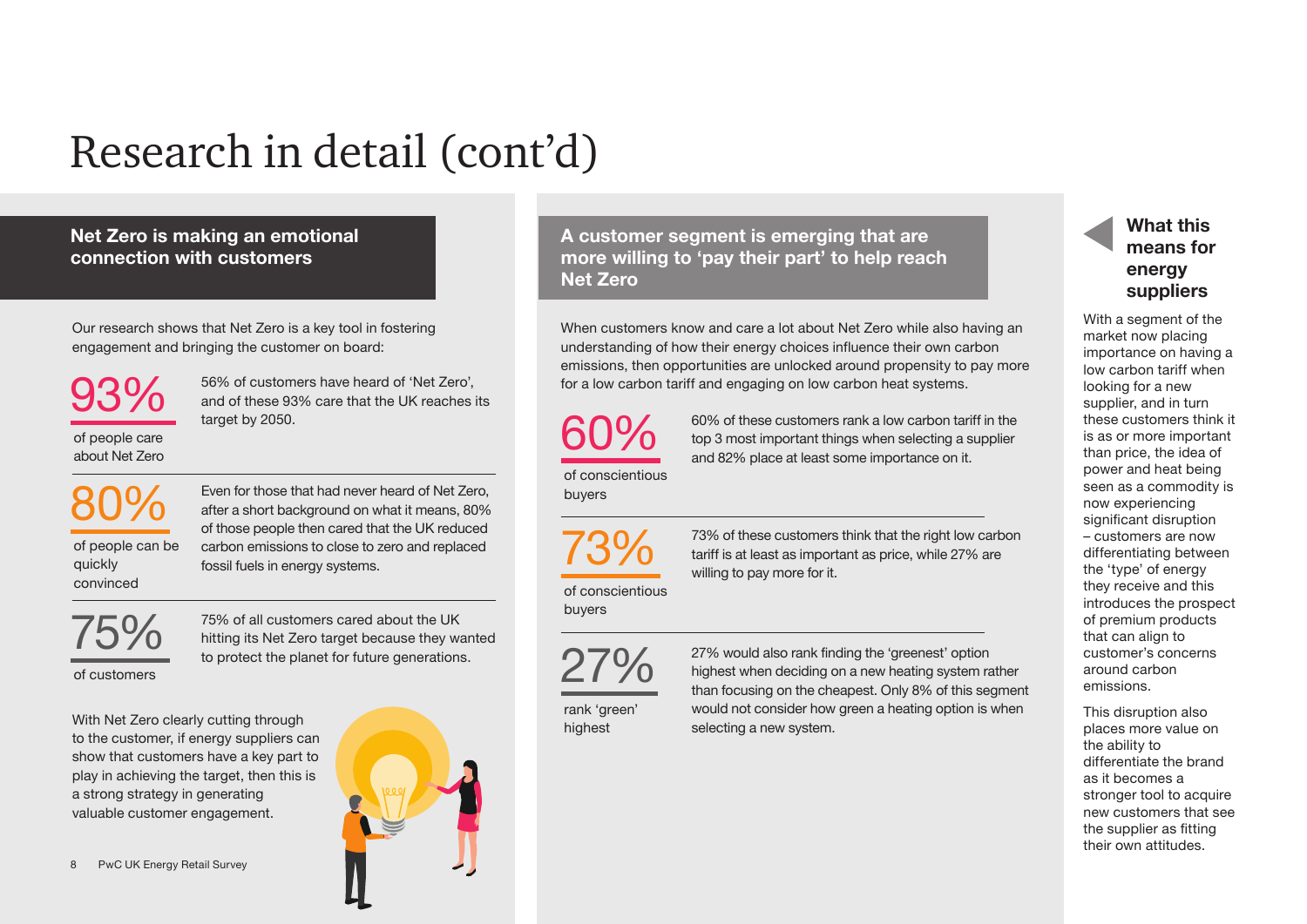Do you have questions about how this data might answer questions for your business?

Contact us to learn more about what we have seen from surveying 2,000 customers on how their attitudes, demographics and knowledge of technology influence their preferences in respect to energy.